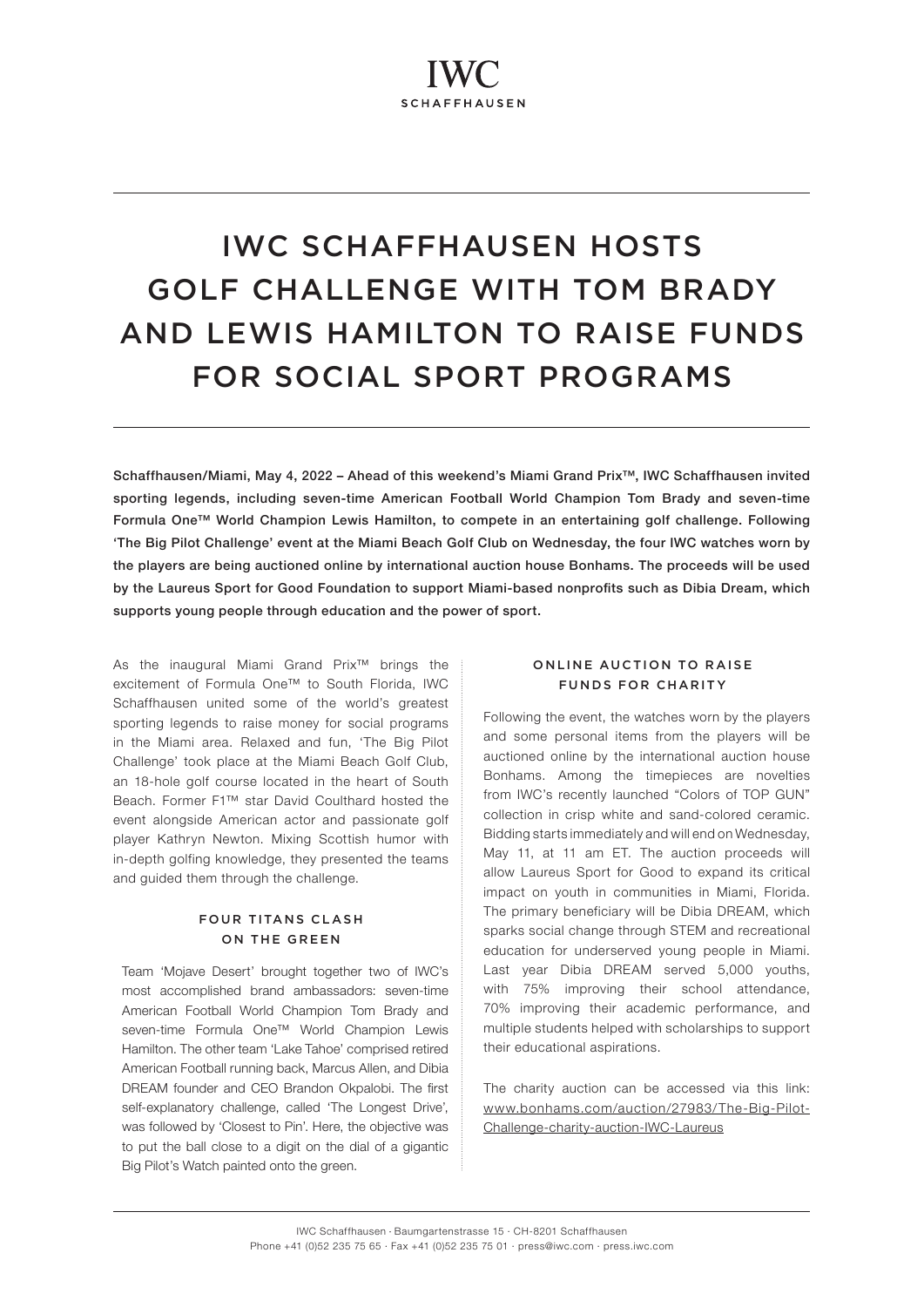

## DIBIA DREAM

Founded in 2013, Dibia DREAM provides a safe place after school, on the weekends and in the summer with caring, responsible adults and engaging activities. Dibia DREAM was created with athletes and aspiring youth in underserved communities in mind. Its programs use sports as an instrument to teach life skills and promote mentorship, active participation, and exposure to diverse opportunities through its 5 Pillar program. Dibia DREAM delivers early, positive experiences for students in sport, physical activity, STEM, and education. Our goal is to enrich the youth through transformative experiences.

# LAUREUS SPORT FOR GOOD FOUNDATION

Laureus Sport for Good is a global charity that supports children and young people by using the power of sport to end violence, discrimination, and disadvantage. Over the last 20 years, Laureus Sport for Good has raised more than \$200m for the Sport for Development sector, reaching and helping change the lives of more than six million children and young people since 2000. Laureus Sport for Good currently supports more than 200 programs in 50 countries and territories that use the power of sport to transform lives.